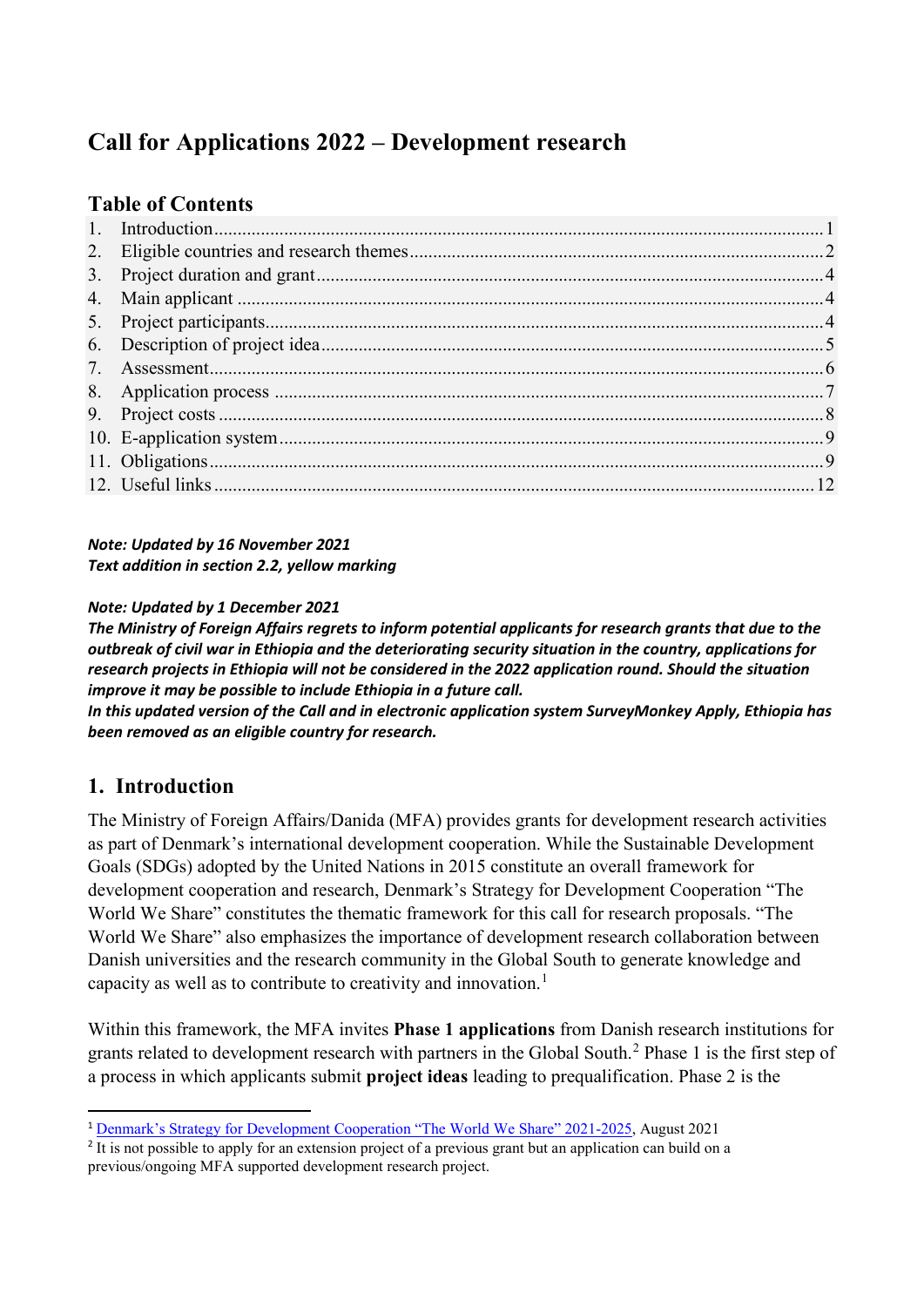submission of a full application by those selected in Phase 1 ("prequalified"). Partnerships contributing to inter-disciplinary and gender sensitive research with a large role for research institutions in the Global South are strongly encouraged to apply for these grants.

The total allocation available for development research funding in 2022 is approximately DKK 200 million. Funding is conditional on approval by the Danish Parliament of the 2022 Finance Bill.

The deadline for submission of Phase 1 applications is *25 February 2022 at 13:00hrs CET.* Applications must be submitted in English and electronically via the e-application system, [SurveyMonkey](https://dfcentre.smapply.io/acc/r/?g=80679) Apply (SMA).

Danida Fellowship Centre (DFC) administers the MFA's support to development research. For questions concerning the application procedures and in general relating to this Call for applications, please contact the Research Management Team at DFC at [research@dfcentre.dk.](mailto:research@dfcentre.dk)

An information meeting concerning this Call will be held online at 10:00hrs CET on 1 December 2021. For more details concerning the information meeting, please refer to [DFC's website.](https://dfcentre.com/research/calls/) At the same webpage other relevant information can be accessed, e.g. advice on how to make a good application, and guidance to the e-application system.

## <span id="page-1-0"></span>**2. Eligible countries and research themes**

#### **2.1. Climate change, nature and the environment**

Making progress towards the 17 sustainable development goals (SDGs) defined by the United Nations in Agenda 2030 requires renewed research efforts, particularly to understand the causes and consequences of global warming and environmental degradation. An action agenda on climate change, nature and the environment is outlined in the development cooperation strategy "The World We Share" (2021-25), which constitutes the thematic framework for this call for research proposals.

For all proposals, it is envisaged that research will be conducted in collaboration with the appropriate authorities (in Denmark and overseas) and with Danish Embassy teams.

Research implemented in more than one of the eligible countries within the same theme can be considered. In such cases, the proposals must pay careful attention to the benefits (and complexity) of comparative research involving several countries under the same project frame.

#### **2.2 Research in countries with expanded development cooperation with Denmark**

The following theme outlines topics that may be investigated in selected countries with an **expanded** development cooperation with Denmark. In 2022, these countries are: **Bangladesh, Kenya, Palestine, Uganda and Tanzania**. [3](#page-1-1)

<span id="page-1-1"></span><sup>&</sup>lt;sup>3</sup> As a consequence of security assessments and high risk ratings, Burkina Faso, Mali, Niger, Ethiopia and Somalia have not been included in the list of eligible countries.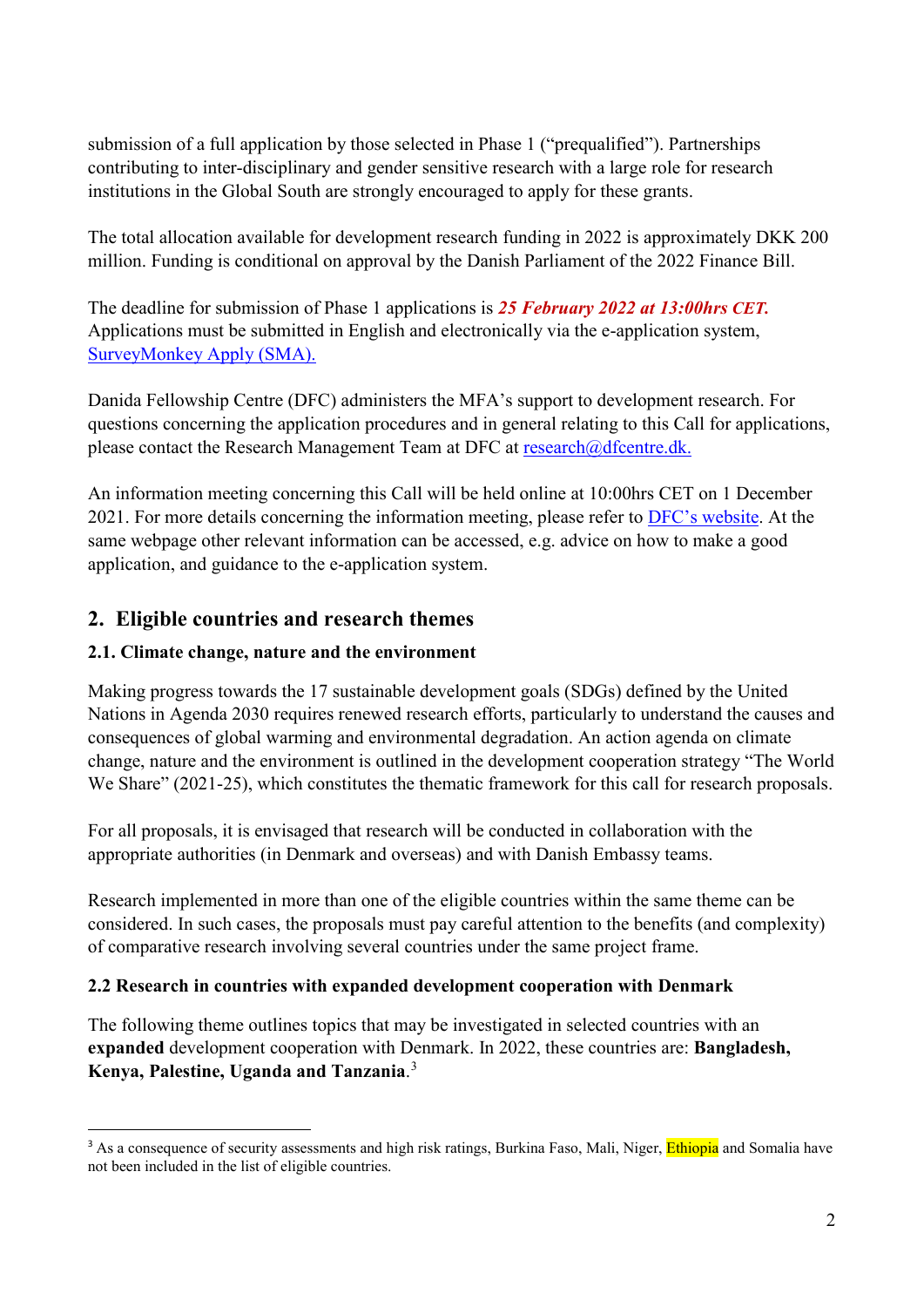There is an urgent need to transition towards low carbon development pathways, reducing greenhouse gas emissions, protecting nature and improving the management of the environment, while adapting to climate change by increasing resilience in the face of higher temperatures, sea level rise, extreme weather events, such as droughts, floods and storms, etc. Environmental stresses may result in intensified conflict over access to and use of resources, as well as to displacement and flows of refugees. Demographic factors as well as the sexual and reproductive health and rights of women and girls may also have a significant impact on environmental stresses. Improving the governance of natural resources and institutional strengthening are important considerations in many countries and regions.

"Nature based solutions" entail reducing emissions and improving community livelihoods through better ecosystem conservation and natural resource management. In terms of adaptation to climate change, tackling the scarcity of water resources, impacts on human health and the introduction of "climate smart" agricultural techniques to reduce food insecurity, as well as the regeneration and protection of biological diversity are critical. At the same time, measures to mitigate climate change are required, particularly focused on transitioning towards clean and renewable energy as well as more efficient use of energy for domestic purposes and in industries, transport, etc.

#### **2.3 Research in countries with targeted development cooperation with Denmark**

The following themes cover topics that may be investigated in selected countries with a **targeted** development cooperation with Denmark through specific strategic sector cooperation (SSC) programmes<sup>[4](#page-2-0)</sup>:

The **energy sector** transition in **Egypt, Indonesia, Kenya, South Africa and Vietnam**. Social, economic and technological assessments are required to understand the factors determining the development of renewable energy, including investigation of overall planning and modelling to increase power sector capacities and diversify supplies, as well as topics such as access to electricity, energy efficiency and the establishment of smart grids.

Enhancing **water resource management** in **Ghana and South Africa**. Understanding innovation in the context of adaptation and resilience to climate change, including analyses of groundwater supplies, demand factors and reduced water losses, infrastructure improvements and resource planning to ensure service provision, wastewater regulation, etc. Research may combine social and natural science perspectives, taking institutional factors into account.

International efforts to design and build **sustainable cities** in **Indonesia, Kenya and South Africa.** Investigation of the processes determining the transformation of urban landscapes, transport and infrastructure with a particular focus on waste management as well as innovation to promote recycling and the circular economy in urban development. Research into institutional factors may be particularly important.

**Food and agriculture** in **Indonesia, Kenya and Vietnam**. Investigations focusing on food quality, safety measures and legislation, through strengthening capacities for regulation and product control along value chains, as well as the promotion of "one health" approaches focused on reduced

 $\overline{a}$ 

<span id="page-2-0"></span><sup>&</sup>lt;sup>4</sup> Further information about the SSC programmes in each country can be obtained [here.](https://um.dk/en/danida-en/Sustainable%20Growth/strategic-sector-cooperation-new/list-of-strategic-sector-cooperation-projects)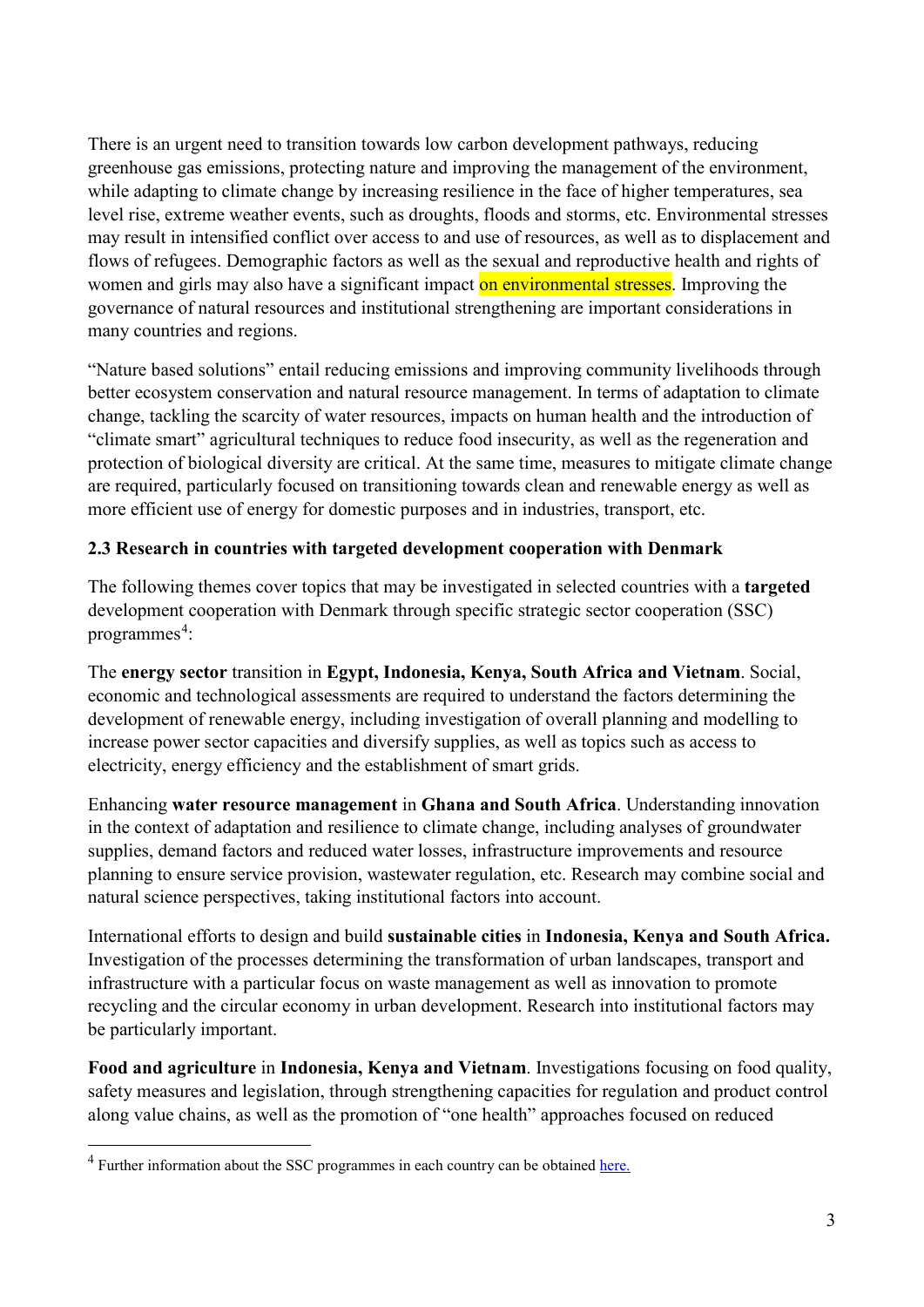antibiotic use, improved hygiene and disease control. Sustainable livelihoods perspectives will be particularly important.

# <span id="page-3-0"></span>**3. Project duration and grant**

The expected duration of research projects is up to 5 years within a maximum grant of DKK 10 million for each project.

# <span id="page-3-1"></span>**4. Main applicant**

Only universities or research-based institutions nationally registered in Denmark are eligible to submit an application. The application must be submitted by the researcher who will, if the project is granted, become the project coordinator (project lead) on behalf of the responsible institution. The project coordinator must have an affiliation with the applying institution.

At the time of submitting the application, the project coordinator must hold a PhD or equivalent qualification, documented clearly in the CV. Documented evidence that he/she is a Professor, Assistant Professor, or Associate Professor is regarded as equivalent to a PhD.

Experience shows that the project coordinator plays a key role in ensuring that a research collaboration project is successful. An effective engagement/involvement of the project coordinator will entail a substantial workload, noticeably at the beginning of the project.

It is important that the project coordinator and the research team are able to document relevant scientific merits and qualifications as well as a research background within the topic applied for. A person may appear as project coordinator on several applications, but only one project per project coordinator may be approved for funding.

# <span id="page-3-2"></span>**5. Project participants**

The application must name the research partner institutions (nationally registered) and other collaborating partners in Denmark and in the country/ies where the research will be undertaken (refer to eligible countries in section 2), and if applicable partners in third countries and/or international partners. At least one researcher from each partner institution (project participant if non-academic partner) must be named in the Phase 1 application (task: Project participants in SMA).

Research collaboration is considered an important means to strengthen research capacity. In order for research partners to benefit from the collaboration, partnerships should be equal, and partners must contribute actively in preparing both Phase 1 and subsequent Phase 2 applications (if prequalified). Other important aspects of equal partnerships include joint fieldwork, joint publishing, knowledge sharing, access to databases and libraries, etc.

It is strongly encouraged to involve partners from the private sector and other relevant nonacademic institutions in partner countries or in Denmark, and grant funding can be used for their direct input to project activities but not for overhead expenses. International research institutions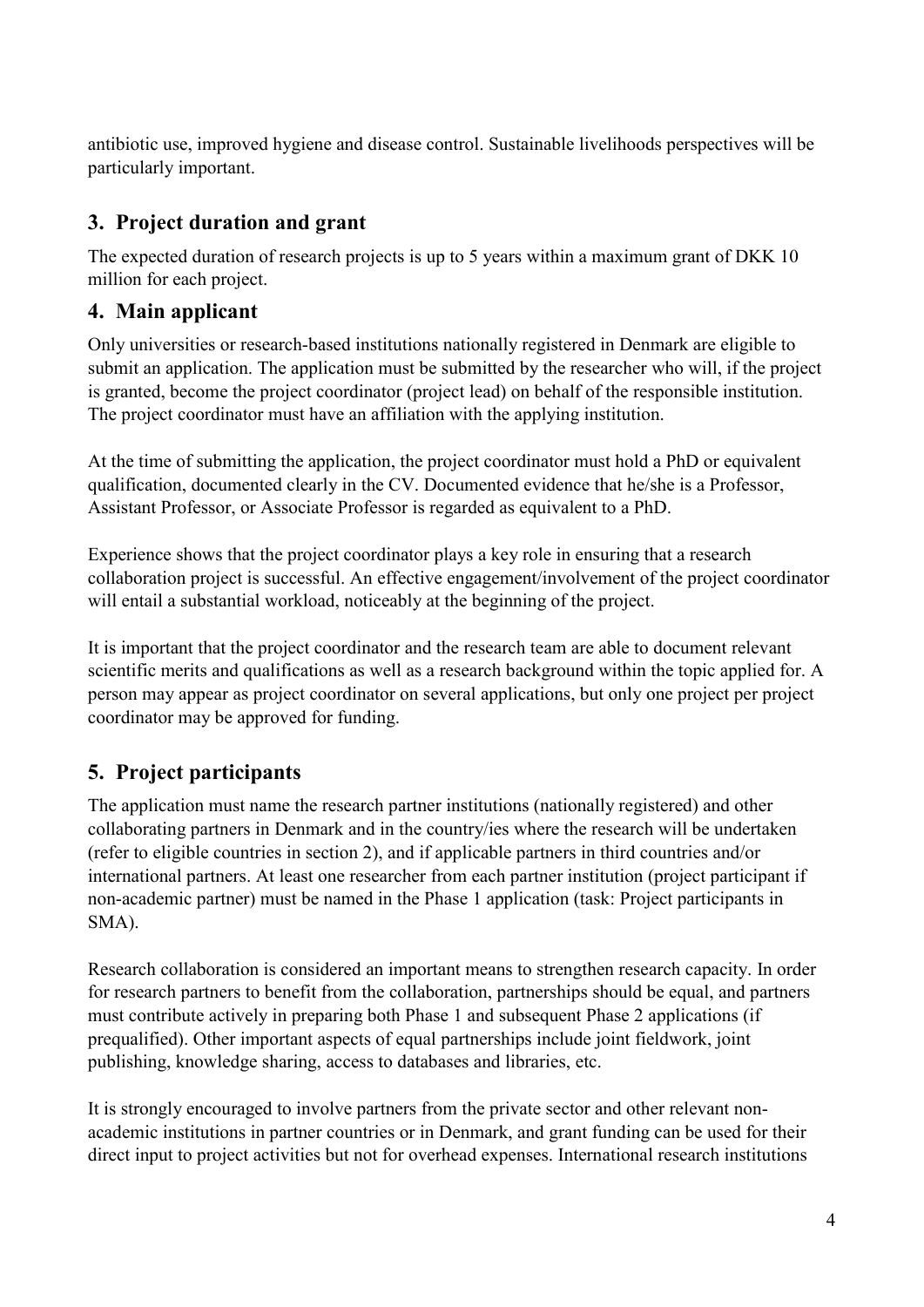and research institutions in countries outside Denmark and outside the partner country/ies can equally be supported by the grant for their direct input to the project activities with no overhead. All partners are encouraged to contribute with additional resources (funding or in-kind) for the projects.

Support to PhD students is considered an important part of research capacity strengthening of the partner institutions. The application should indicate the intentions for involvement of PhD students in the project. Danish PhD students may be included for their direct input to the project. PhD students who are included in the project and from the country/ies where the research will be undertaken must seek enrolment at a university in their home country, alternatively at a university in the region. Enrolment in Denmark can only be considered if enrolment in the home country or the region is not possible, and if sufficient justification for this is provided.

# <span id="page-4-0"></span>**6. Description of project idea**

The description of the **project idea** must be structured according to the indicated headings and in the stated order. All headings must be used and none added. It is important to ensure that the application is clear and focused, and although there are no requirements regarding the length of each section in the project description, the project description as a whole must not exceed 10,000 characters (including spacing) plus references.

## **Heading 1: State of the art, rationale, and relevance**

Background to project objectives:

- Based on a state of the art literature review and a broader development rationale, explain how the research will provide new knowledge in the scientific field concerned;
- Highlight how the proposed project relates to prior and on-going research in the specific field about which the applicant is aware;
- Present a rationale for the selection of the partner country/countries. If more than one partner country is chosen, the rationale for this and added-value and importance for the project should be clearly argued.

Describe the project's importance in relation to:

- Specific Sustainable Development Goal(s);
- The development strategies and specific development challenges of the involved country or countries;
- Danish development/Strategic Sector Cooperation priorities in the country
- Relevance towards the public and/or private sector where appropriate.

## **Heading 2: Objectives and results expected**

- Describe project objectives, including clearly identified research questions and research hypotheses;
- List the main expected scientific results and an indication of the research capacity strengthening.

## **Heading 3: Indicative project methodology**

Outline the methodology, research design, and approach to research capacity strengthening in general terms.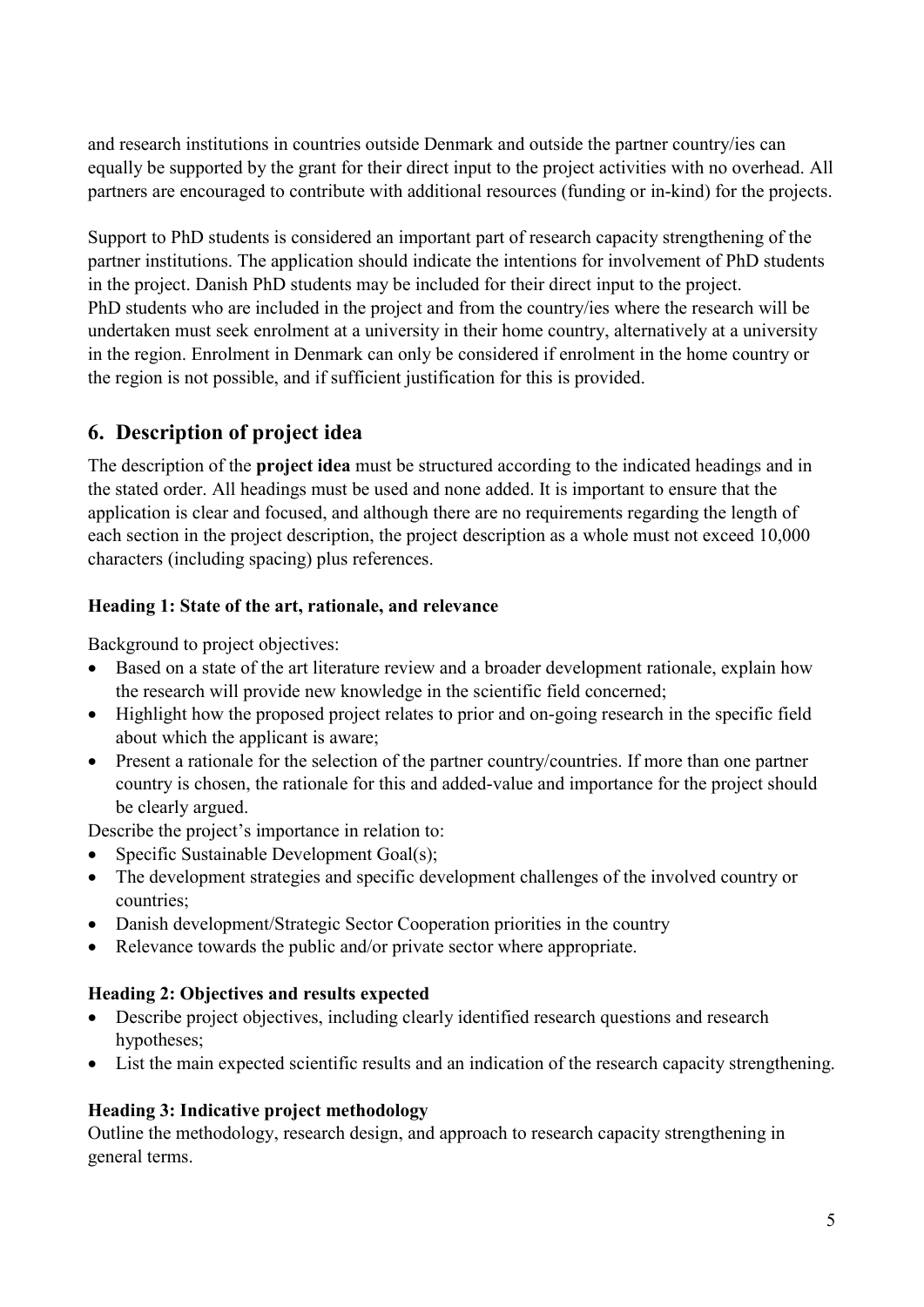## <span id="page-5-0"></span>**7. Assessment**

The Consultative Research Committee for Development Research (the FFU) in Denmark is assisting the MFA by providing professional and scientific advice in relation to research applications.

Prior to the FFU assessment in Phase 1 the Danish embassies<sup>[5](#page-5-1)</sup> are invited to assess the relevance of the project idea with respect to national development priorities and Danish development cooperation/ the Danish Strategic Sector Cooperation.

The FFU assesses the Phase 1 applications on the basis of three equally weighted criteria as described below: i) scientific quality; ii) relevance; and iii) the potential effect of the research.

The scientific quality of the proposal is evaluated on the basis of the following criteria:

- *The research experience and qualifications of the project coordinator;*
- *The originality and innovative nature of the project, in terms of generating new knowledge.*

The relevance of the proposal is evaluated on the basis of the following criteria:

- *The focus of the project is well-defined with respect to the selected theme;*
- *The project responds to national development priorities relevant for Danish development cooperation/Danish Strategic Sector Cooperation;*
- *Opportunities for enhanced public and private sector development.*

The effect of the research is evaluated on the basis of the following criteria:

- *The potential direct effects with respect to the selected sustainable development goal(s);*
- *The collaboration with public and private stakeholders which could promote use and uptake of the research;*
- *The contribution of the project to strengthened research capacity.*

It must be clear that the proposal constitutes a genuine research project rather than being registration of data, commissioned research, a product development scheme, a demonstration project, technology transfer, consultancy, or development project.

Research applications must pay attention to the "legitimacy" of the research, notably in so far as more inclusive approaches appear to be needed in order to ensure that gender bias and social inequities are tackled in the research. More reflections on this as well as a justification of the gender composition of the research team will be required in Phase 2, in case of prequalification.

In addition, applicants are encouraged to consider the potential of inter-/transdisciplinarity in the research, e.g. crossing natural and social science boundaries.

<span id="page-5-1"></span> <sup>5</sup> In countries with Danish Strategic Sector Cooperation the sector counsellor will consult the relevant Danish authorities during the assessment. Please refer to section 12: Useful links: "Guide to the role of sector counsellors".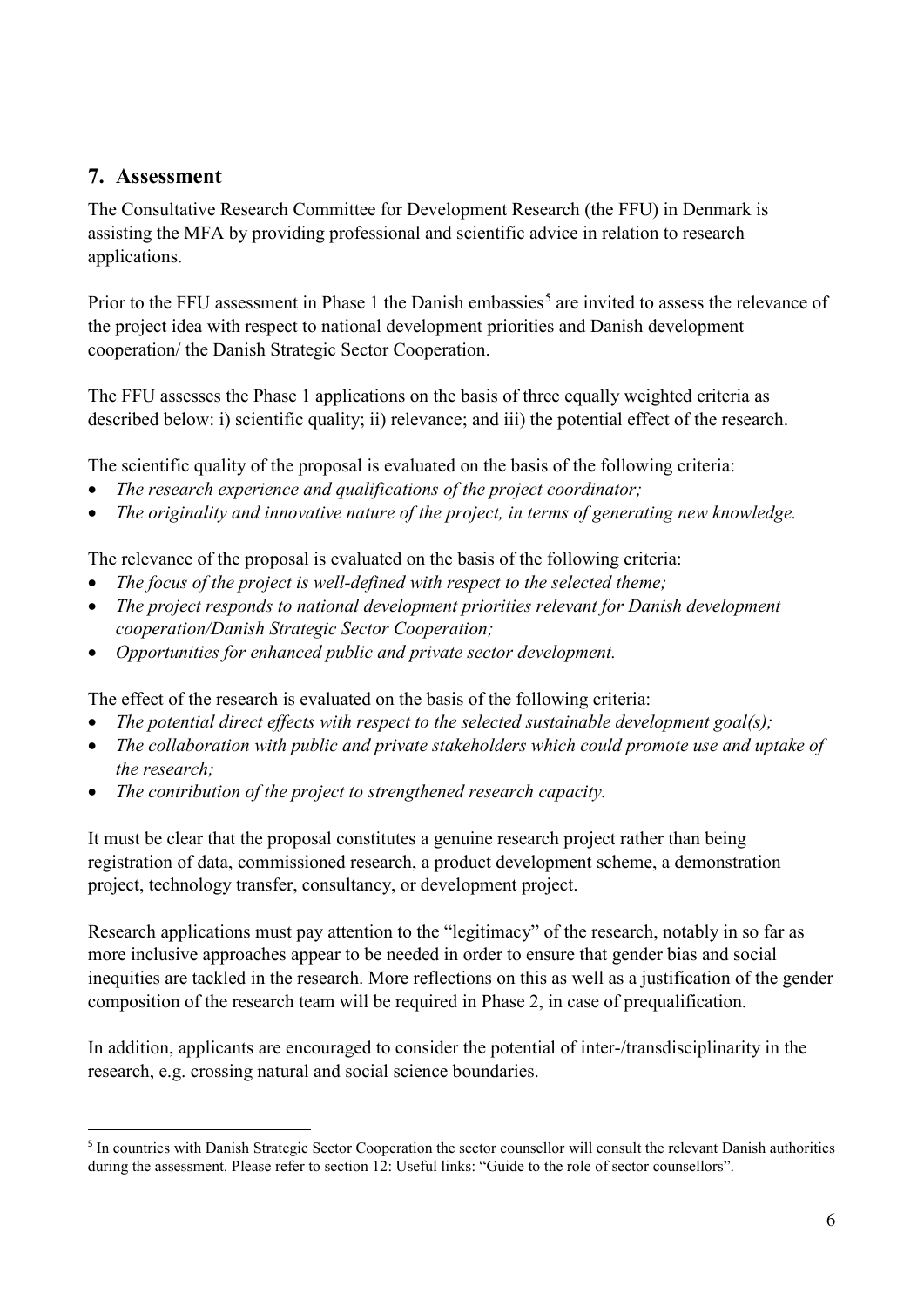On the basis of the FFU assessment, the MFA determines which applicants will be invited to apply in Phase 2 of the application process. In Phase 2 the feasibility of the proposed research project will also be a criterion for assessment. Refer to section 12: Useful links for Phase 2 Invitation and guidelines from 2021.

International peer reviewers are involved in the assessment of scientific quality only in Phase 2. The final scientific quality assessment is conducted by the FFU and approved by the Innovation Fund Denmark, cf. § 5, subsection 2 of the Act on Innovation Fund Denmark no. 306 of March 29, 2014, amended in Act no. 384 §35 of April 26, 2017.

If the total number of qualified applications exceed the available funding allocation, the MFA will select the best projects based on the FFU assessment of the above criteria. If and when required, the MFA will conduct a hearing in accordance with § 19 of the Danish Public Administration Act.

The MFA may make the processing of new applications by the project coordinator conditional on compliance with the terms and conditions of previous MFA grants.

|                   | February                   | Deadline for Phase 1 applications:<br>25 February 2022 13:00hrs CET                                                                                                                                  |
|-------------------|----------------------------|------------------------------------------------------------------------------------------------------------------------------------------------------------------------------------------------------|
| Phase 1 - 2022    | <b>March</b>               | DFC administrative screening and administrative rejections<br>Embassy assessment of relevance<br>Applicant hearing, if and when required $(\S 19$ of the Danish<br><b>Public Administration Act)</b> |
|                   | <b>April - May</b>         | The FFU assessment of applications<br>Selection by the MFA - prequalification<br>Reply to applicants<br>Invitation and instructions to a full Phase 2 application                                    |
| Phase 2 - 2022/23 | <b>August</b>              | Deadline for Phase 2 applications:<br>19 August 2022 13:00hrs CET<br>DFC administrative screening and administrative rejections                                                                      |
|                   | <b>September - October</b> | Peer reviewing and applicant hearing                                                                                                                                                                 |
|                   | <b>November</b>            | The FFU assessment of Phase 2 applications                                                                                                                                                           |

# <span id="page-6-0"></span>**8. Application process**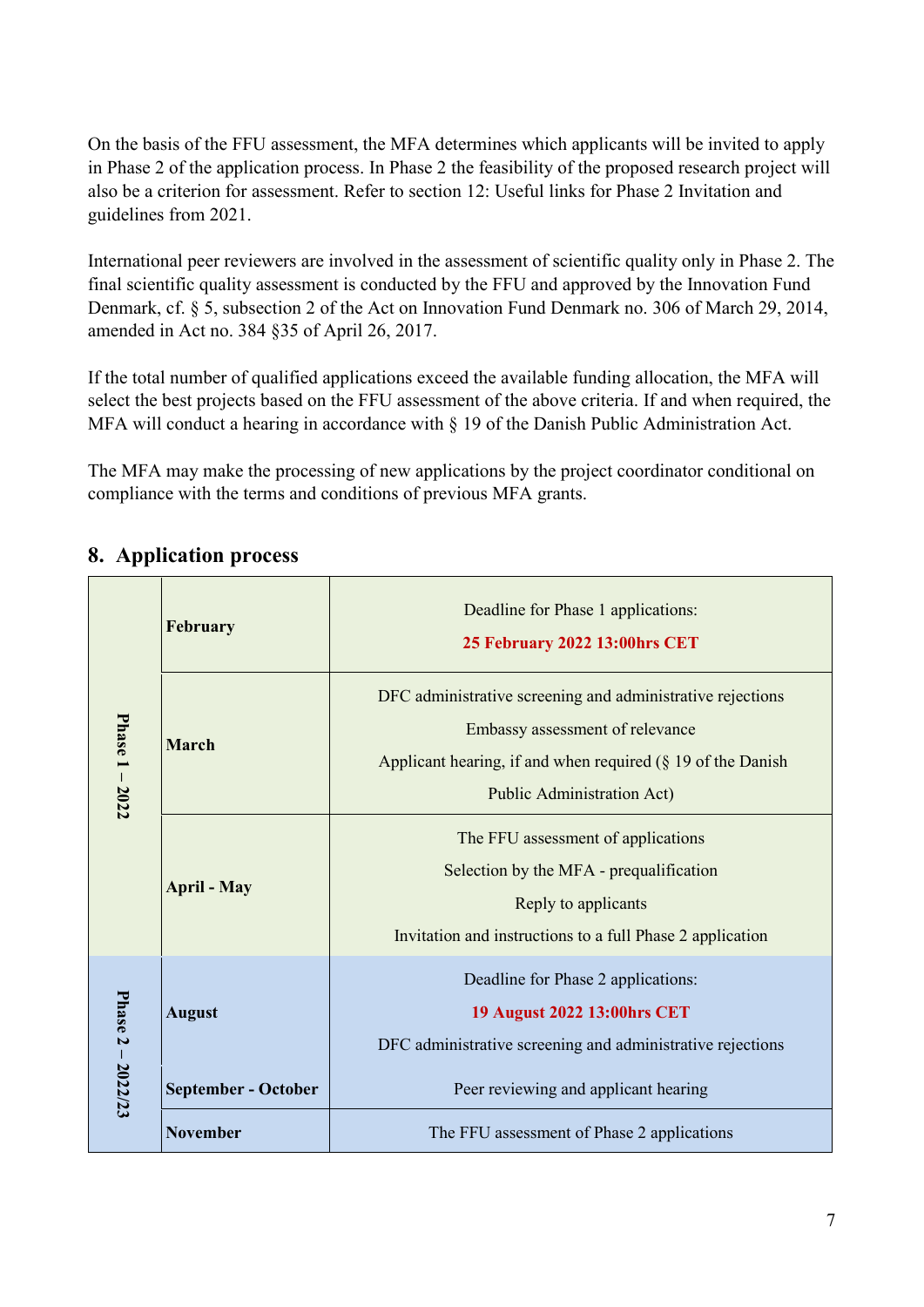| <b>December</b>           | Innovation Fund Denmark's approval of FFU's scientific quality<br>assessment<br>MFA selection<br>Reply to applicants<br>Letters of Commitment for approved projects |
|---------------------------|---------------------------------------------------------------------------------------------------------------------------------------------------------------------|
| <b>January - February</b> | Agreement on budget, etc.<br><b>Letters of Grant</b>                                                                                                                |
| <b>February -</b>         | <b>Endorsement of Letter of Grant and project start up</b><br>(projects must be initiated in 2023)                                                                  |

## <span id="page-7-0"></span>**9. Project costs**

In the Phase 1 application an estimate of the grant applied for must be indicated. The total grant is maximum DKK 10 million for a five-year period. Other funding sources and an estimated total project cost should be indicated.

The budget allocation between the involved research institutions in Denmark and in country/ies where the research will be undertaken must be balanced. International research institutions are not included in the calculation and PhD expenses for stays in Denmark should be included in the partner country/ies share.

For international research institutions, partners in third countries, national authorities, private sector partners, and other non-academic partners, the budget can only include salaries and travel expenses covering their direct input to the project activities, and no administration fees can be covered. These costs are not included when calculating the budget shares for Danish and partner country institutions.

## **Eligible costs**

It will be possible to apply for funding for the following budget items:

- Salaries and emoluments:
- Tuition Fees and educational grants to PhD students from country/ies where the research will be undertaken;
- Expenses for trips abroad and fieldwork;
- Project and research materials and equipment;
- Publication, dissemination and communication;
- Administration fees (overhead);
- Study stays in Denmark of PhD students:
- External audit.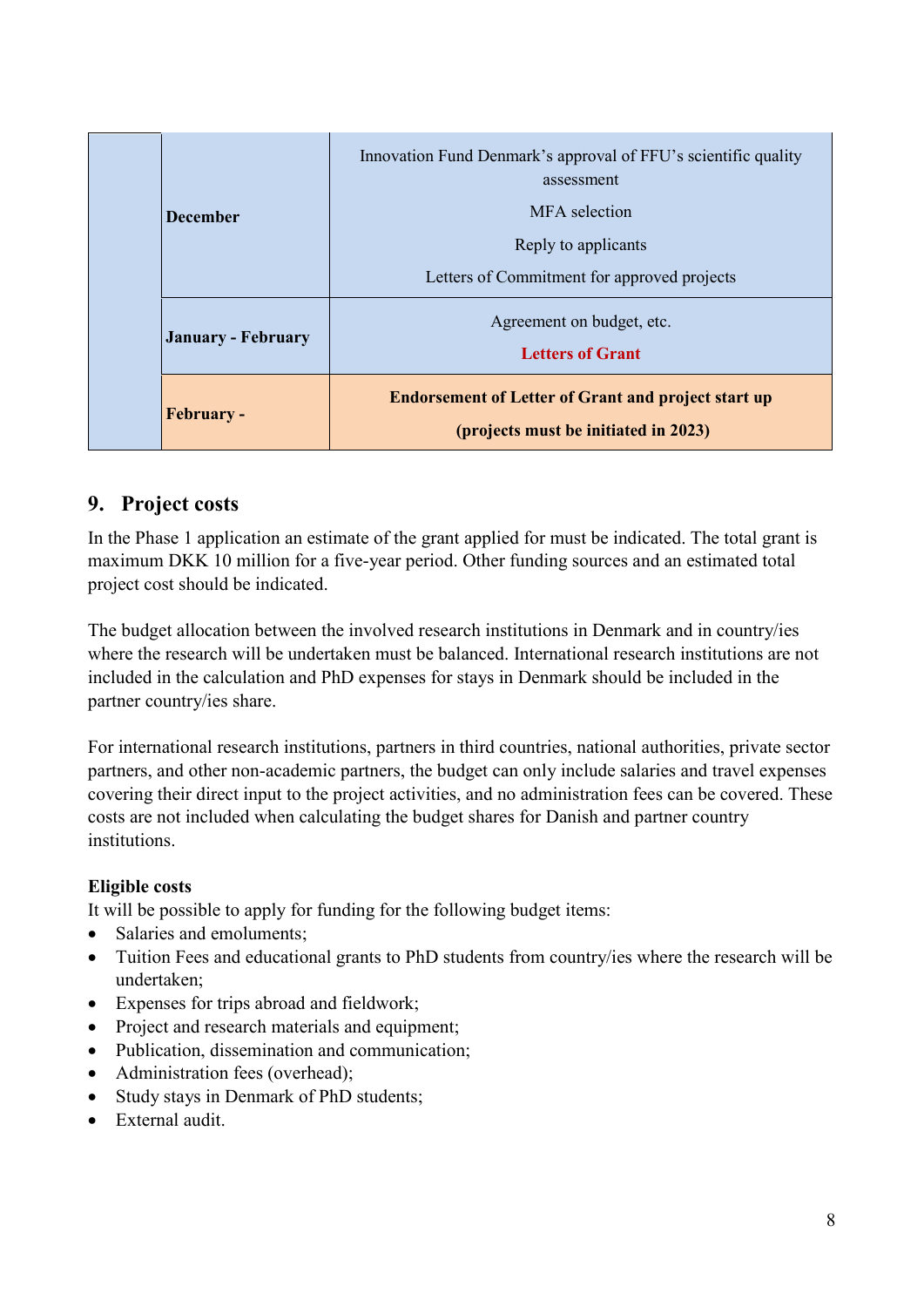## <span id="page-8-0"></span>**10. E-application system**

Submission of a Phase 1 application must be done via the [e-application system](https://dfcentre.smapply.io/acc/r/?g=80679) SMA, and from the SMA account of the prospective project coordinator. A video tutorial for the Phase 1 2021 application can be found [here.](https://youtu.be/tj8YTAt8nkw)

For new users, it is necessary to create an SMA account, and once this step is completed, the programme "Call for Applications 2022 – Development research" can be accessed. It is possible to invite collaborators to join the online application process, once the application is created in SMA.

After submitting the application, the applicant will receive an e-mail acknowledging receipt. It is also possible to see whether an application has been submitted or not under "My applications". If any doubt occurs as to whether an application has been submitted or not, the applicant should send an e-mail to [research@dfcentre.dk](mailto:research@dfcentre.dk) to enquire whether the application has been submitted. This must be done before the deadline, since applications will not be accepted after deadline.

The Phase 1 application must comprise the completed **e-application form, including CVs and endorsements.**

**CVs of project coordinator and other named project participants:** The CVs must specify the scientific qualifications, managerial skills, and experience from developing countries, and must include a list of key publications and patents relevant for the application. The length of the CVs must be no more than 2 pages per person. Signature on CVs is not required. Please note that the name and CV of the project coordinator should *only* be listed/uploaded in the task: Basic information.

**Endorsements:** The endorsements are mandatory by the Head of the responsible institution/department and project coordinator as per the e-application form.

**All tasks** in the e-application form must be completed, and the application including appendices must be written in English. Only the required appendices will be considered. The appendices must be named "CV - Name of the researcher/project participant".

It is advised not to wait until the last minute before deadline to submit the application to account for any unforeseen issues on the applicant's side.

# <span id="page-8-1"></span>**11. Obligations**

Applicants should familiarize themselves with the following before using the e-application system and submitting an application.

## **The responsibility of the applying institution**

The applying institution is responsible for ensuring that all information in the e-application is correct, that the required appendices are uploaded with the e-application, that the contents of the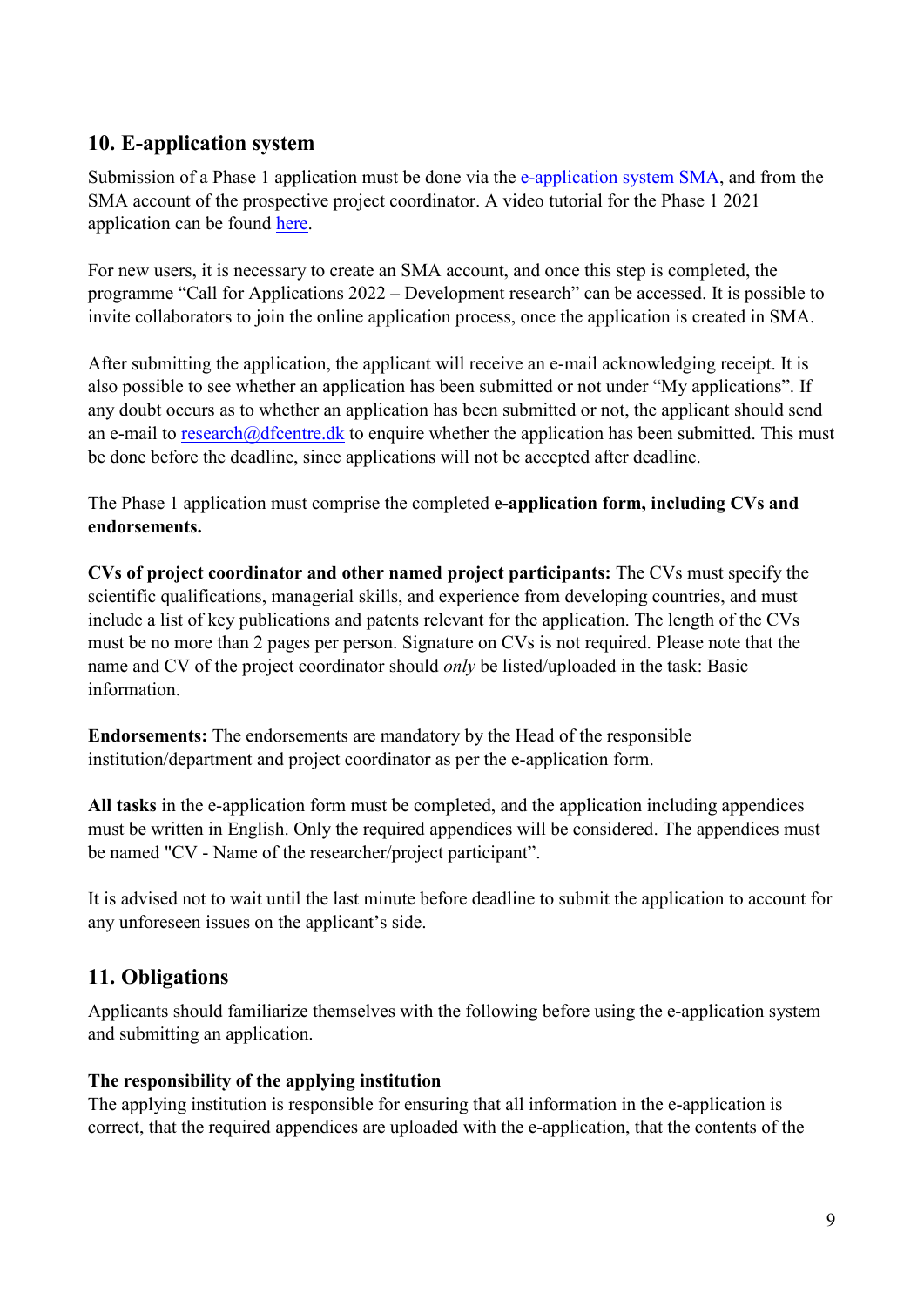appendices are correct and that the e-application has been submitted before the set deadline of the Call.

It is not possible to make corrections to an e-application after it has been submitted, except for corrections related to personal information, such as change of e-mail address.

In the event of any subsequent substantive changes affecting the submitted application submitted, the applying institution must immediately notify the Research Management Team at DFC at [research@dfcentre.dk.](mailto:research@dfcentre.dk)

The application must reflect possible legal, regulatory or ethical issues and considerations, including required standards or authorization requirements (such as production standards, quality systems, scientific ethics, data handling and protection, use of animals), as well as research permits, provision of information to relevant authorities, etc., and a plan for obtaining these.

#### **Rejection of applications without substantive consideration**

An application will be rejected by DFC without substantive consideration by the FFU and the MFA if the requirements concerning the eligibility of applicants and countries, the application format and attachments, and the deadlines as set out in these guidelines are not met.

DFC will not obtain additional information from applicants after the deadline, even if the missing information results in an administrative rejection of the application.

Requirements for the application to be considered by the FFU and the MFA:

- The application must be submitted by a nationally registered university or research based institution in Denmark.
- The proposed project coordinator applying on behalf of the responsible institution must at least hold a PhD or equivalent at the time of applying.
- The application must be submitted via the e-application system SMA
- The application must be submitted within the set deadline;
- The application must include correct CV of the project coordinator.
- All attachments must be complete and successfully uploaded, and it is the responsibility of the applicant to ensure this;
- The application must be endorsed by the project coordinator and the head of responsible institution. Names of endorsers must match the names of project coordinator and head of institution.
- If an endorsement is provided by another person on behalf of, and by mandate from, a head of institution, this must be noted in the comment for the endorsement;
- The application must include at least one nationally registered research partner in an eligible country.

## **Storage of information and data protection**

When the e-application system is used, the system will automatically register the applicant's identity, IP address, and the time at which the application was created or last edited. All personal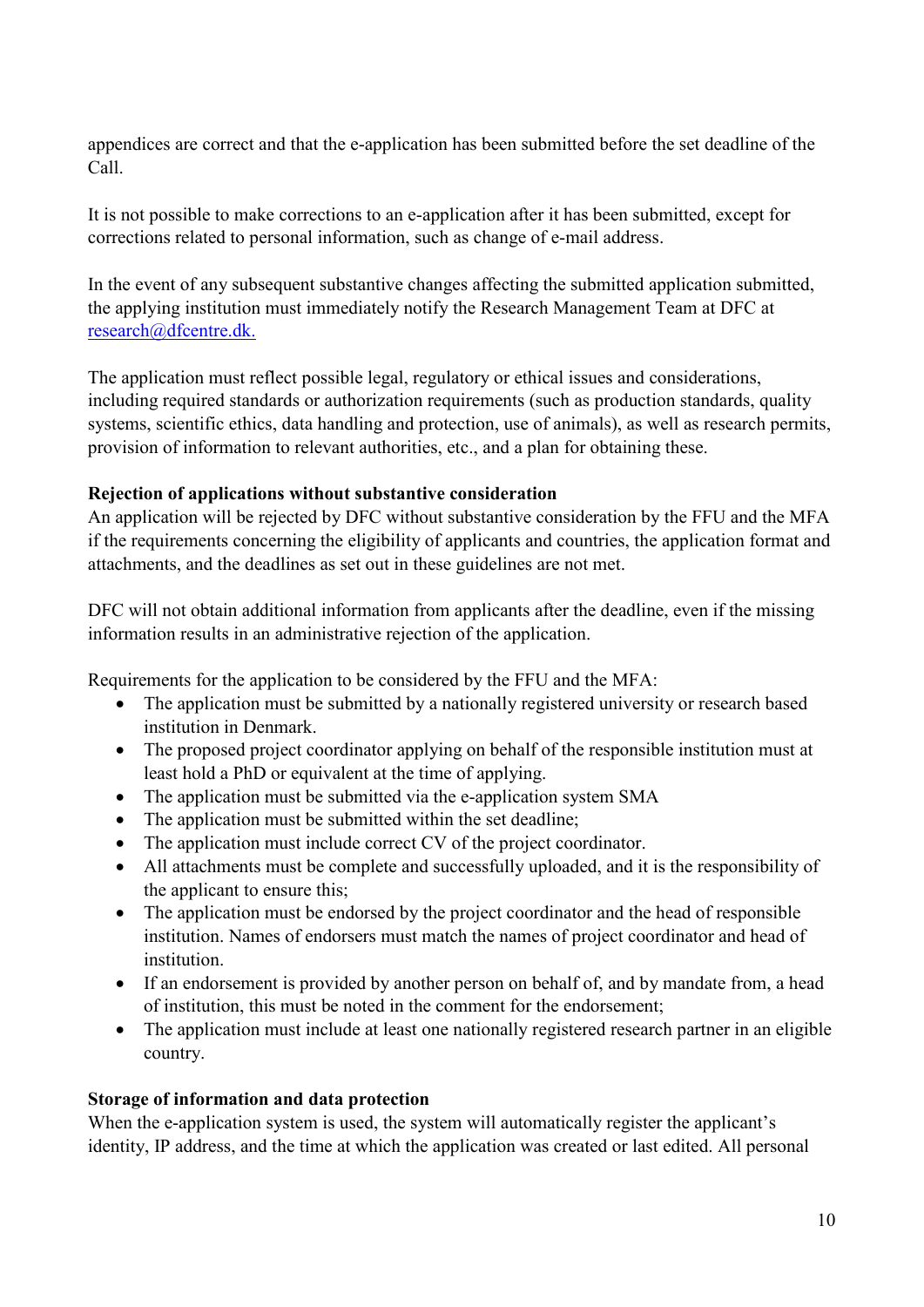data will be processed, stored and deleted in accordance with the EU General Data Protection Regulation (GDPR) and [DFC Privacy Policy.](https://dfcentre.com/privacy-policy/) We also refer to the [privacy policy of Innovation](https://innovationsfonden.dk/en/privatlivspolitik-innovationsfonden)  [Fund Denmark](https://innovationsfonden.dk/en/privatlivspolitik-innovationsfonden) being the institution approving the scientific quality assessment made by the FFU in the subsequent Phase 2 of the application process.

#### **Technical disclaimer**

DFC is obliged to inform prospective applicants of any system errors that make the e-application system unavailable, affecting the applicant's possibility of submitting e-applications within set deadlines. Information regarding such unavailability or other unforeseen events will be posted on DFC's [website.](http://dfcentre.com/research/calls-for-applications/)

DFC accepts no liability for incorrect information due to software errors, calculation errors, transmission errors and similar errors, or for any claims for damages due to incorrect use of the eapplication system.

## **Other data which may be obtained by official bodies**

The MFA and the FFU reserve the right to obtain information about any previous and current applications an applicant may have submitted to the FFU, and this information may be included in processing of the application.

In the event that project funding has been or will be applied for from elsewhere, the MFA and the FFU reserve the right to obtain information as to whether the amount has been granted.

## **Use of funding for other purposes**

The MFA may, at its discretion, decide that a proportion of the funding available is to be used for other research cooperation.

#### **Announcement**

Once the submitted Phase 1 applications have been processed, an announcement will be made on DFC's [website,](https://dfcentre.com/research/calls/) as to who have been invited to submit a Phase 2 application. In support of that announcement, the following information may be published on the internet: applicant name, title, workplace, title of application, and expected application amount. The purpose of this is to enable applicants to apprise themselves of other prospective programme applicants and research activities and possibly form their own networks with a view to submitting joint applications.

Information about applicants who are not invited to submit a Phase 2 application may be disclosed in the event that access is applied for according to the Danish Public Records Act (Offentlighedsloven). Access to such information may be granted in the form of lists of who has applied and for what purpose (applicant names and application titles). Applicants should, therefore, ensure that their application title does not reveal information about the activity that they wish to keep out of the public domain.